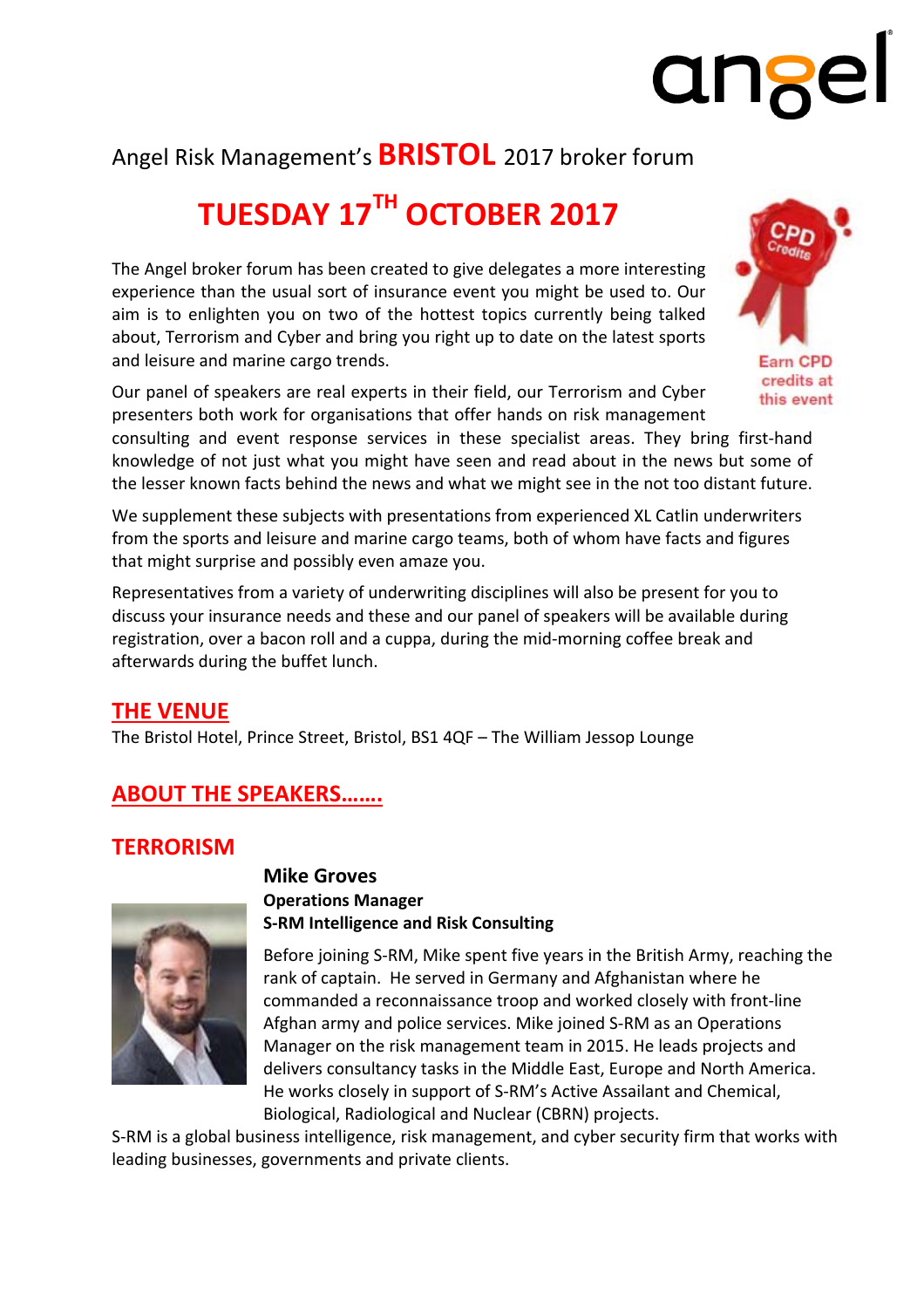# angel

# **CYBER**



#### **Nigel Adcock Information Risk Consultant Storm Guidance Limited**

Nigel has worked in technology risk for more than 20 years and cyber risk for the last 13 years. His operational, managerial and advisory experience includes protective monitoring, computer incident response, cloud services, system accreditation and cyber risk assessment. Nigel has advised and trained in Cyber Incident Response and also provides advice as a STORM first response coordinator for client cyber incidents.

Storm Guidance a specialist advisory firm whose aim is to help cyber insurers, intermediaries and insured clients work together on a common understanding and quantification of cyber risk and effective preparation and planning for cyber incidents.

# **MARINE CARGO AND FREIGHT LIABILITY**



**Guy Brett Class Underwriter XL Catlin Marine Cargo**

Guy has been in the Marine Cargo insurance sector since beginning his career with RSA in 1994, since then he has held a number of underwriting and broking roles in both cargo and freight insurance for companies including Aon and Allianz before joining the Catlin Ipswich Cargo and freight team in 2009 moving to the London office in 2013

# **SPORTS AND LEISURE**



#### **Paul Thomas**

#### **Senior Class Underwriter XL Catlin Sports and Leisure**

Paul began his insurance career in 1987 working predominantly in Commercial Underwriting and Business Development roles. Since the Millennium he has specialised in the Sport & Leisure sectors both as a Lloyd's underwriter and in the company market, he joined XL Catlin in October 2014. Paul leads the Sport & Leisure team to provide cross class product capabilities which now extends to programmes in over 20 countries worldwide.



#### **Kris Ives**

#### **Class Underwriter XL Catlin Sports and Leisure**

Kris has specialised in Sports and Leisure underwriting since 1999 both as a Lloyd's underwriter and in the company market, he joined XL Catlin in October 2014 to assist with building a specialist practice within the Crisis Management business group.